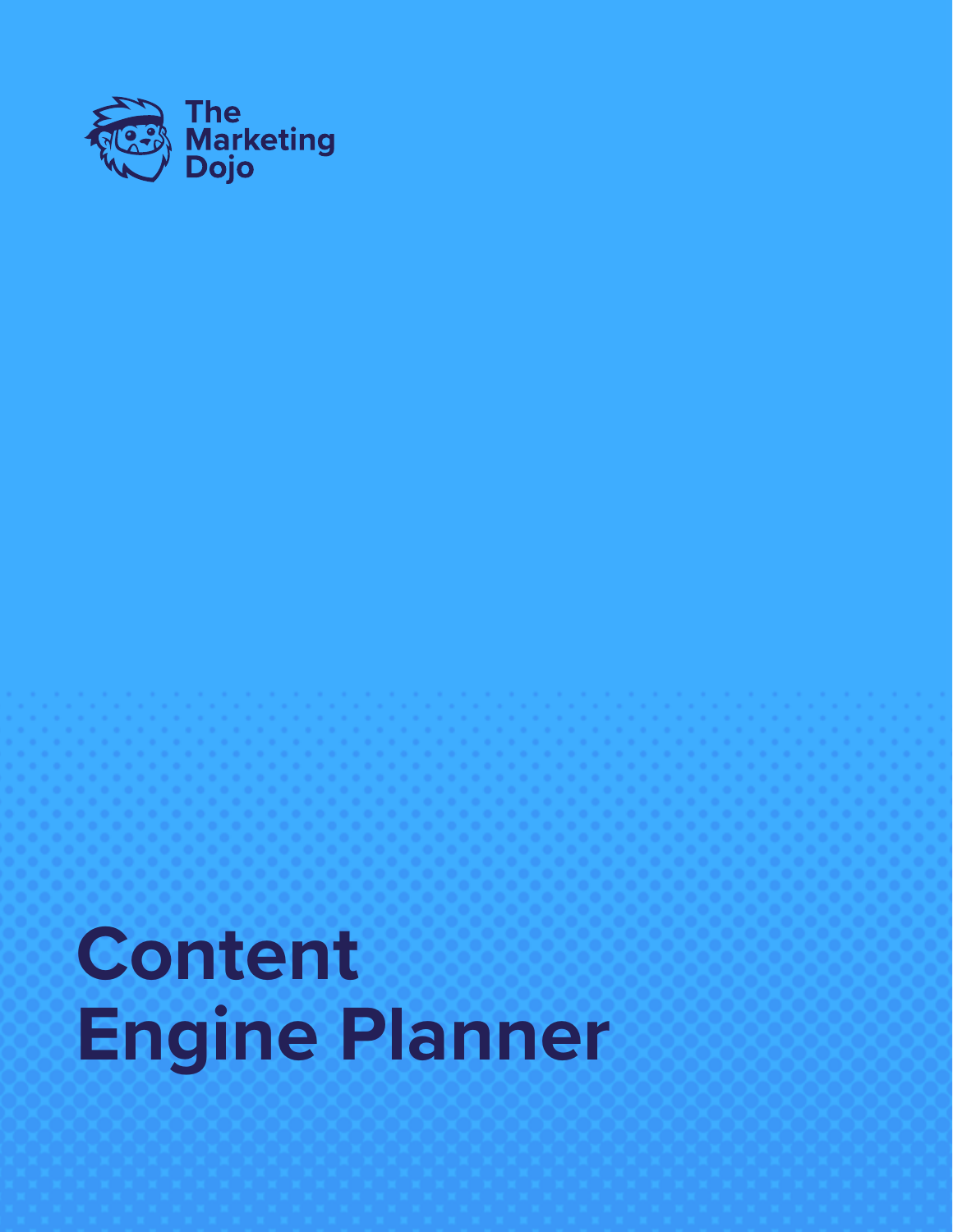## **Hi, my name is Marty Fisher**

**Founder of Sherpa Marketing and Creator of The Marketing Dojo.**

**I help marketing leaders that are stuck burning a ton of budget creating content that is having little or no tangible impact to build content engines that will drive qualified traffic and leads.**

The **Content Engine Planner** will help your team figure out what kind of content to write that your customer will actually read and get it done 2-3x faster.

The end result… you'll spend less resources building content that will drive more qualified traffic and leads.





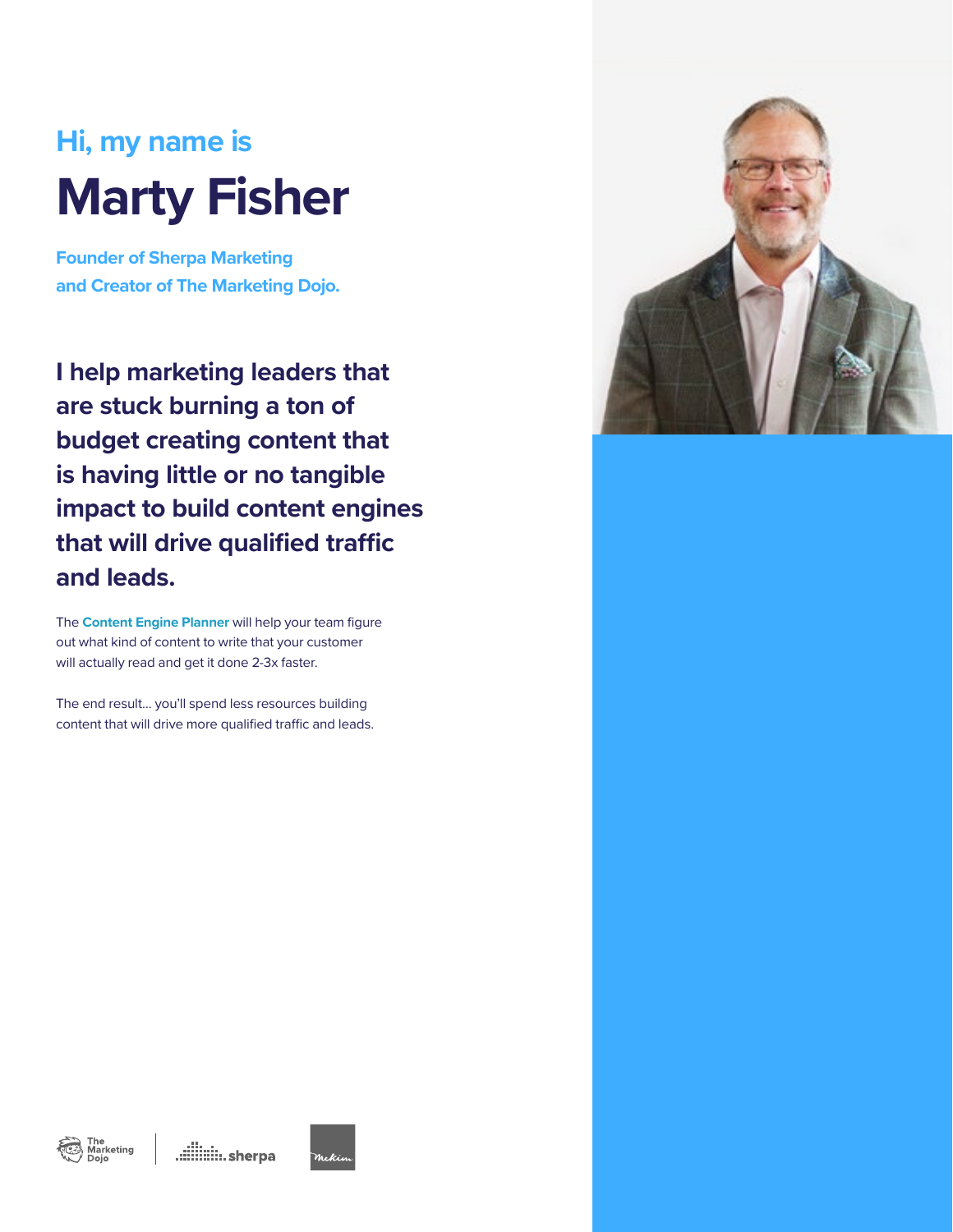## **Contents**

Build your content out in 5 easy steps. We'll go into detail in the following pages how to complete each step





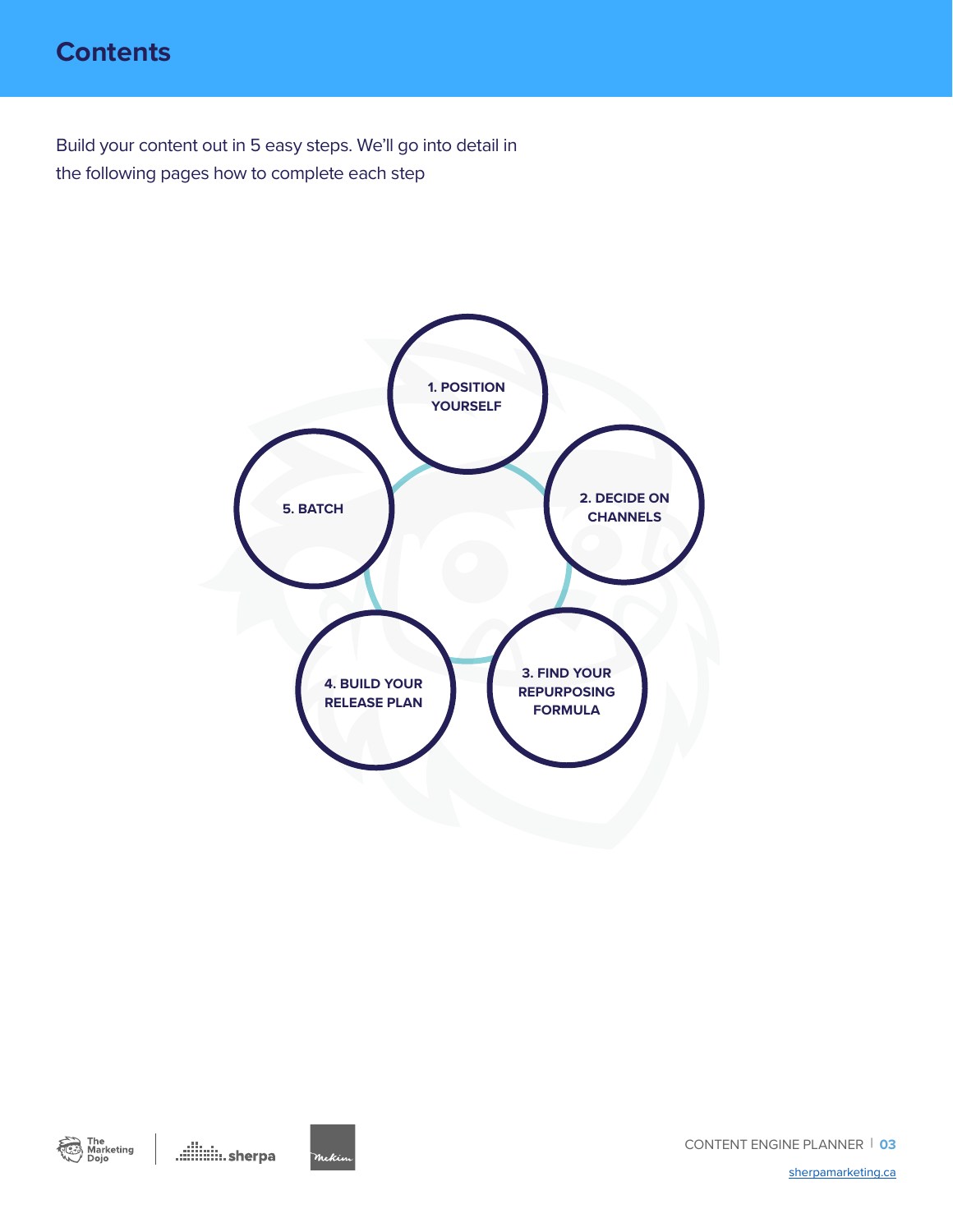## **Position Yourself**

#### **i** Instructions:

Ask yourself about your audience. By knowing the answers to these questions, you'll be able to know what topics your content should touch on.

#### Who They Are

What Do They Care About

What Keeps Them Up At Night

Topics I Can Teach





CONTENT ENGINE PLANNER | **04**

[sherpamarketing.ca](http://sherpamarketing.ca)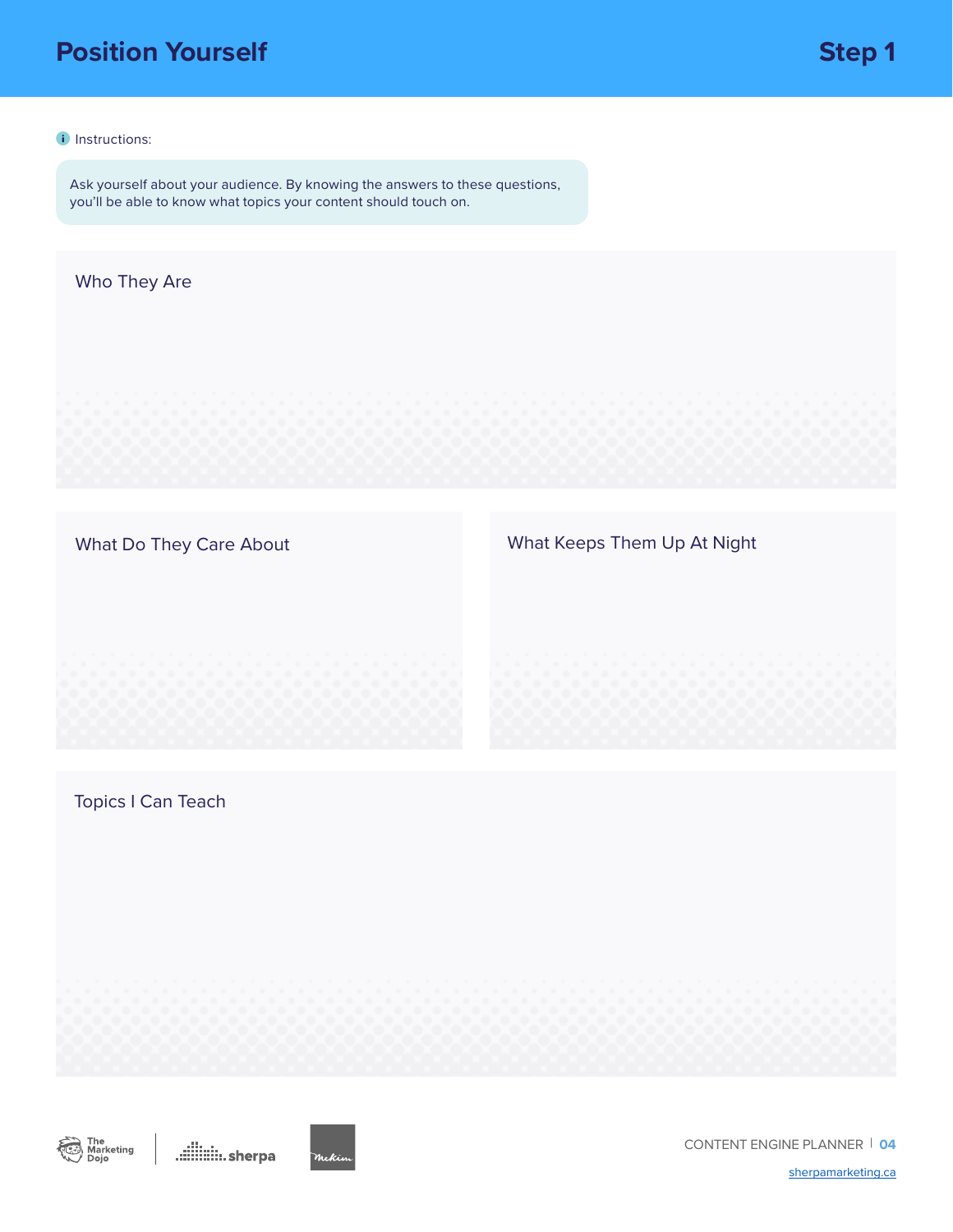## **Decide On Channels Step 2**

#### **i** Instructions:

Keeping your audience in mind when you decide on your Channels. You don't have to be on every single channel, especially if you don't have the resources to commit to maintaining them. When deciding on a channel, keep in mind the different ways to post on those channels Ex: Instgram has posts, stories, reels, IGTV, guides.

| Website                        |  |  |
|--------------------------------|--|--|
| Facebook                       |  |  |
| Twitter                        |  |  |
| YouTube<br>$\bullet$ $\bullet$ |  |  |
| Instagram                      |  |  |
| Other                          |  |  |
| $\bullet$                      |  |  |
|                                |  |  |





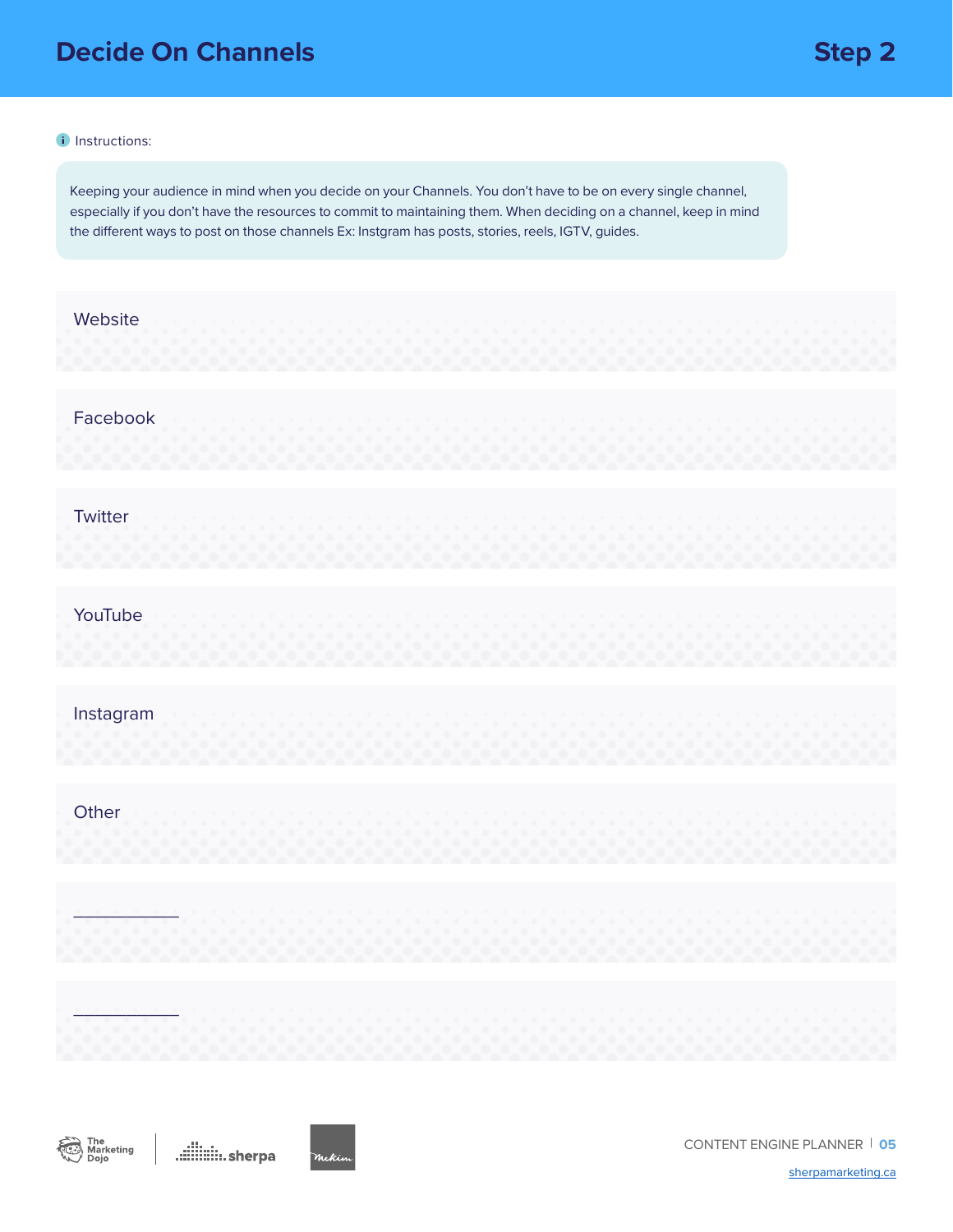#### **i** Instructions:

Indicate the platform from Step 2 and the format required for that platform. Example - if shooting videos, Instagram uses vertical videos and Youtube uses horizontal videos. Making sure to shoot your content in 2 ways will help with the planning and production.

Keeping with our Instagram example, Stories are shot verticaly, but posts are square. Keep this in mind when thinking of all the different ways to repurpose your content. We always recommend with starting with the longer format content first, such as Blog articles and videos, then pulling out information to repurpose in shorter content forms. To get the most bang for your effort, try creating 10 additional pieces of content from your long form content.

Platform:

Format:

Platform:

Format:

Platform:

Format:





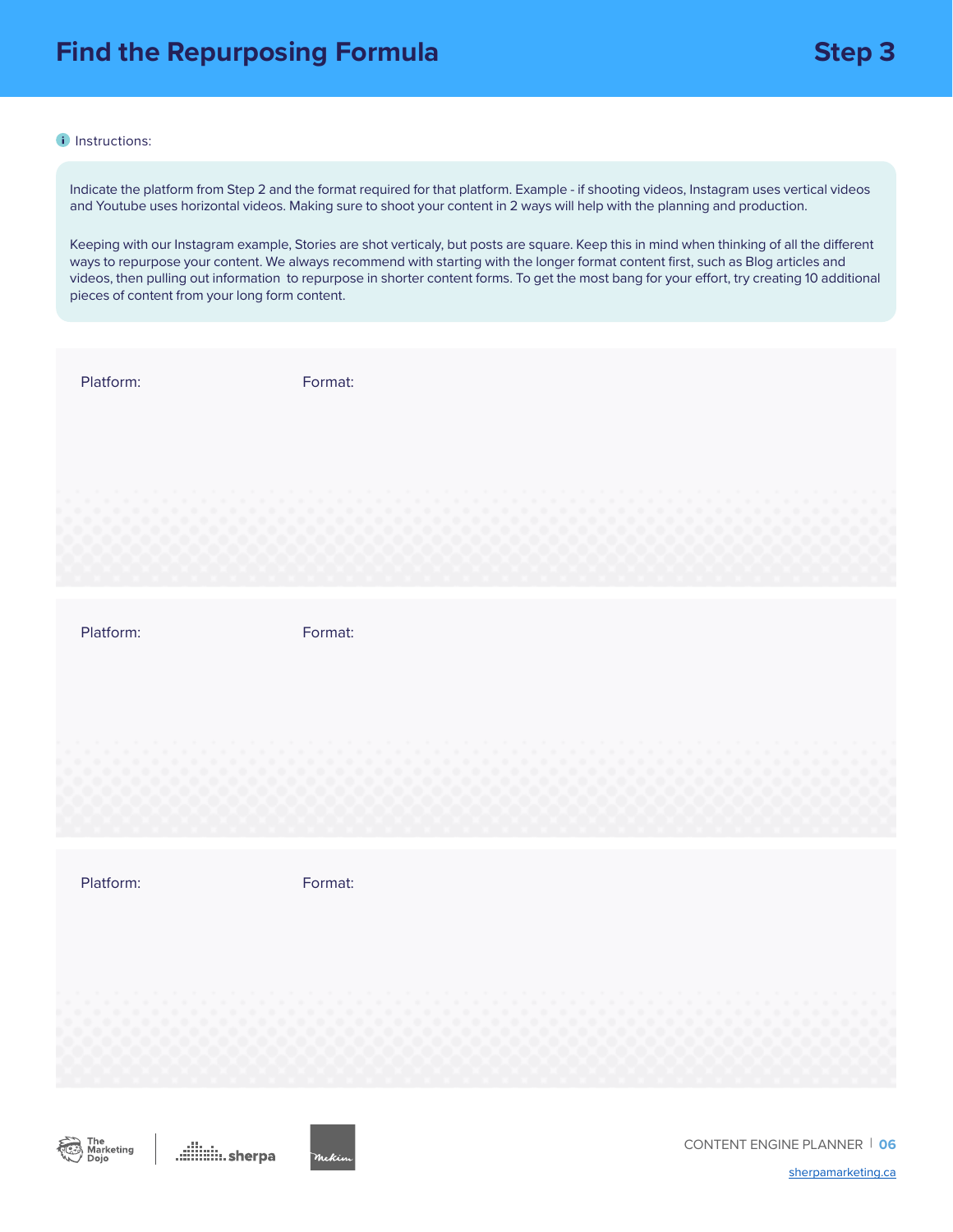## **Build a Release Plan Step 4**

#### **i** Instructions:

Write down **ALL** the steps you need to take and who is responsible for taking them for getting your content created and pushed live. Be specific (who what when how, etc):

| Step 1 |  |
|--------|--|
| Step 2 |  |
| Step 3 |  |
| Step 4 |  |
| Step 5 |  |
| Step 6 |  |
| Step 7 |  |
|        |  |



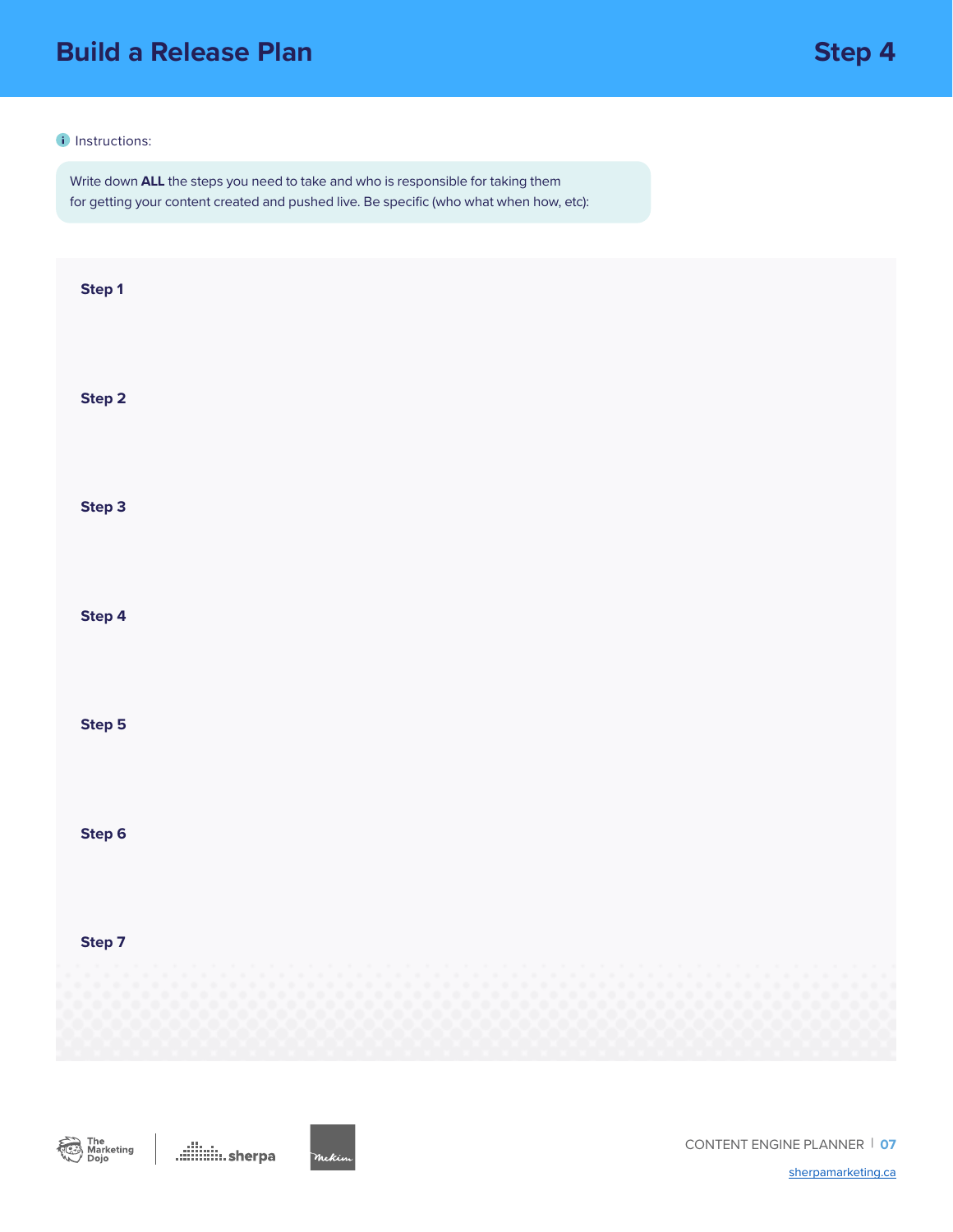#### **i** Instructions:

Make a list of the top topics for your content:

| Topic 1: |  |  |  |
|----------|--|--|--|
| Topic 2: |  |  |  |
| Topic 3: |  |  |  |
| Topic 4: |  |  |  |
| Topic 5: |  |  |  |
| Topic 6: |  |  |  |
| Topic 7: |  |  |  |
| Topic 8: |  |  |  |



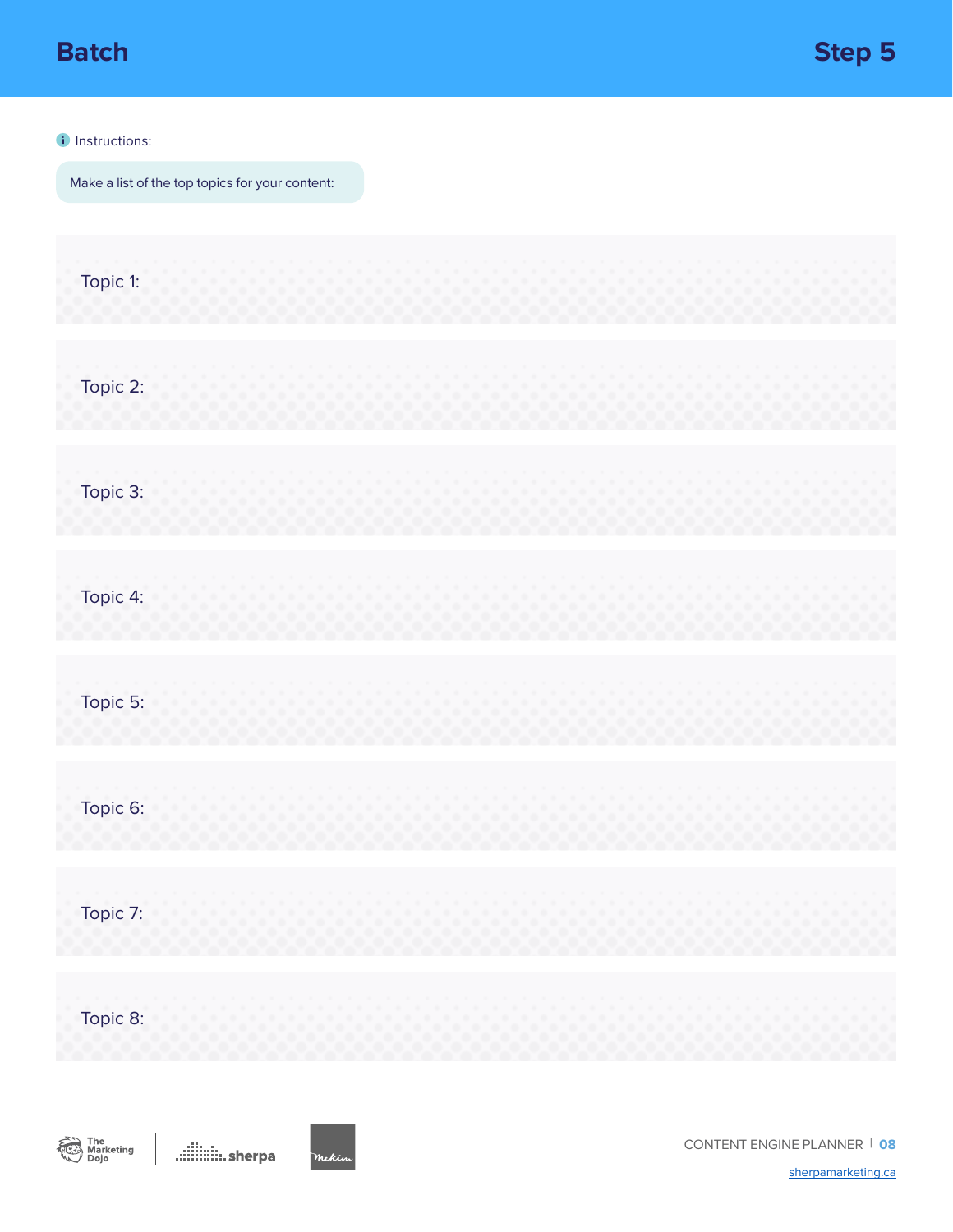

#### **i** Instructions:

Now, for each topic, create a schedule for your content creation. Remembering to try to create smaller content pieces based off of one larger content piece.

|                         | <b>Task (From Step 4)</b> | Responsible | <b>Deadline</b> |
|-------------------------|---------------------------|-------------|-----------------|
| $\overline{\mathbf{1}}$ |                           |             |                 |
| $\overline{\mathbf{2}}$ |                           |             |                 |
| 3                       |                           |             |                 |
| $\overline{\mathbf{4}}$ |                           |             |                 |
| 5                       |                           |             |                 |
| $6\phantom{a}$          |                           |             |                 |
| $\overline{\mathbf{z}}$ |                           |             |                 |
| 8                       |                           |             |                 |
| 9                       |                           |             |                 |
| 10                      |                           |             |                 |
| 11                      |                           |             |                 |
| 12                      |                           |             |                 |
| $13$                    |                           |             |                 |
| 14                      |                           |             |                 |



Mikie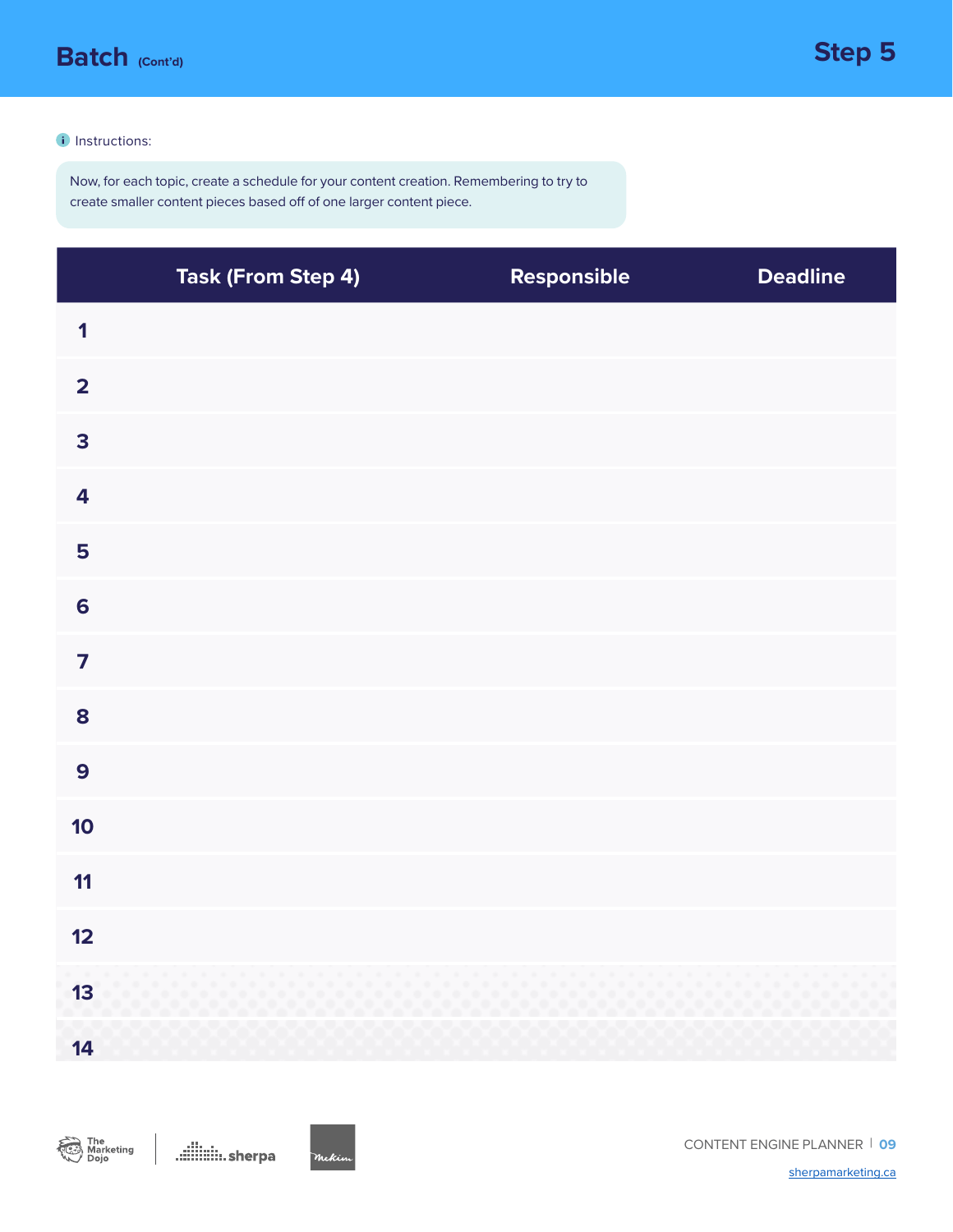## **Next Steps**

The ROI of scanning this and then dumping it into a folder on your computer for "future reference" is zero.

If your content isn't generating you qualified leads, then I want you to COMMIT to taking action on this.

This could easily be the best use of a few hours that your department spends this year. Your content is the long-term, sustainable lifeblood of your business… and you can't afford NOT to invest in it.

If you're a Marketing Leader and you'd like my help personally to build a world-class marketing department and crush your targets this quarter, **[book a FREE Strategy Session](https://www.sherpamarketing.ca/strategy-session)** now.

My team or I will hop on a call and figure out the **#1 thing**  you need to close the gap.

## **[BOOK A CALL](https://www.sherpamarketing.ca/strategy-session)**

[sherpamarketing.ca/strategy-session](https://www.sherpamarketing.ca/strategy-session)



diililili. sherpa



CONTENT ENGINE PLANNER | **10**

[sherpamarketing.ca](http://sherpamarketing.ca)